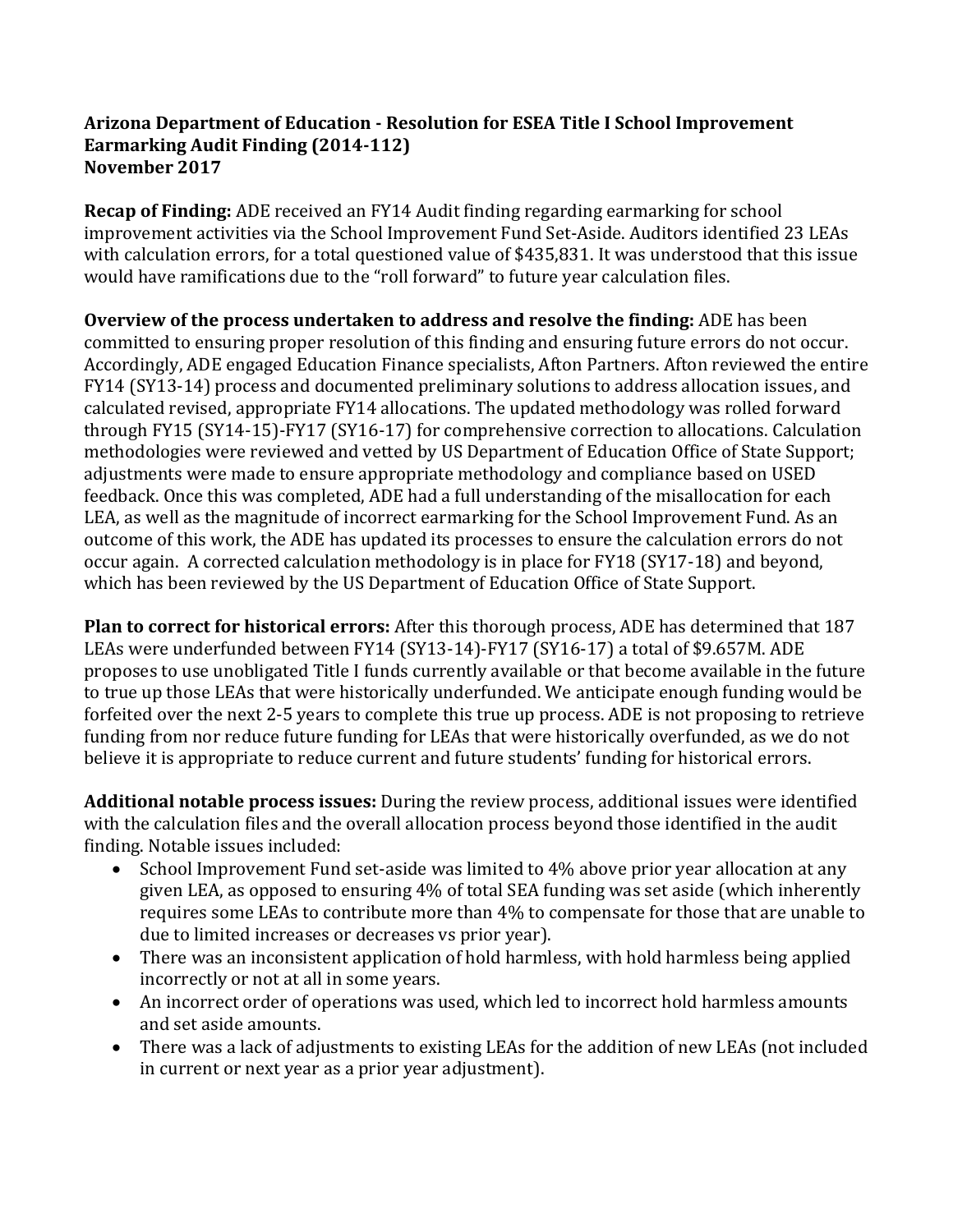**Financial impact:** The cumulative FY14-FY17 allocation errors are as follows:

- The School Improvement Fund was underfunded by \$24.5M.
- All LEAs were impacted to some extent. More LEAs received too much funding than not enough funding, and in net total, LEAs were allocated approximately \$31.8M too much across FY14-FY17. However, some LEAs included in one or more years' files are no longer in existence as of FY17. Excluding these LEAs (who were, in net, underfunded by \$2.2M), the total net error is an over-allocation of \$34.0M. This equates to just under 3% of total Title 1 funding allocated to LEAs for FY14-FY17.
- Of all LEAs impacted, 10 LEAs were over-funded more than \$1M, and 1 LEA was underfunded more than \$1M.
- A summary of the cumulative impact of over and underfunded LEAs is shown below:



**Resolution and Improvement efforts**: To resolve this finding and ensure these issues do not recur, ADE has implemented the following:

- *A corrected template will be used for future years*. The goal in creating this template was to make the process as efficient, effective, and error-proof as possible. This template has been reviewed and vetted by the US Department of Education Office of State Support. It will only need to be updated for any allocation policy updates post-FY18 for future year use.
- *A new Standard Operating Procedure*. The template is accompanied by a detailed Standard Operating Procedure, which thoroughly explains how to complete allocation procedures.
- *A recorded webinar on proper calculation methodology*. Along with an updated template and SOP, a webinar is being recorded to further explain and ensure proper methodology will be utilized going forward.
- *Training and professional development*. Title I leadership has been provided technical assistance and training regarding the allocations process and the application of the updated